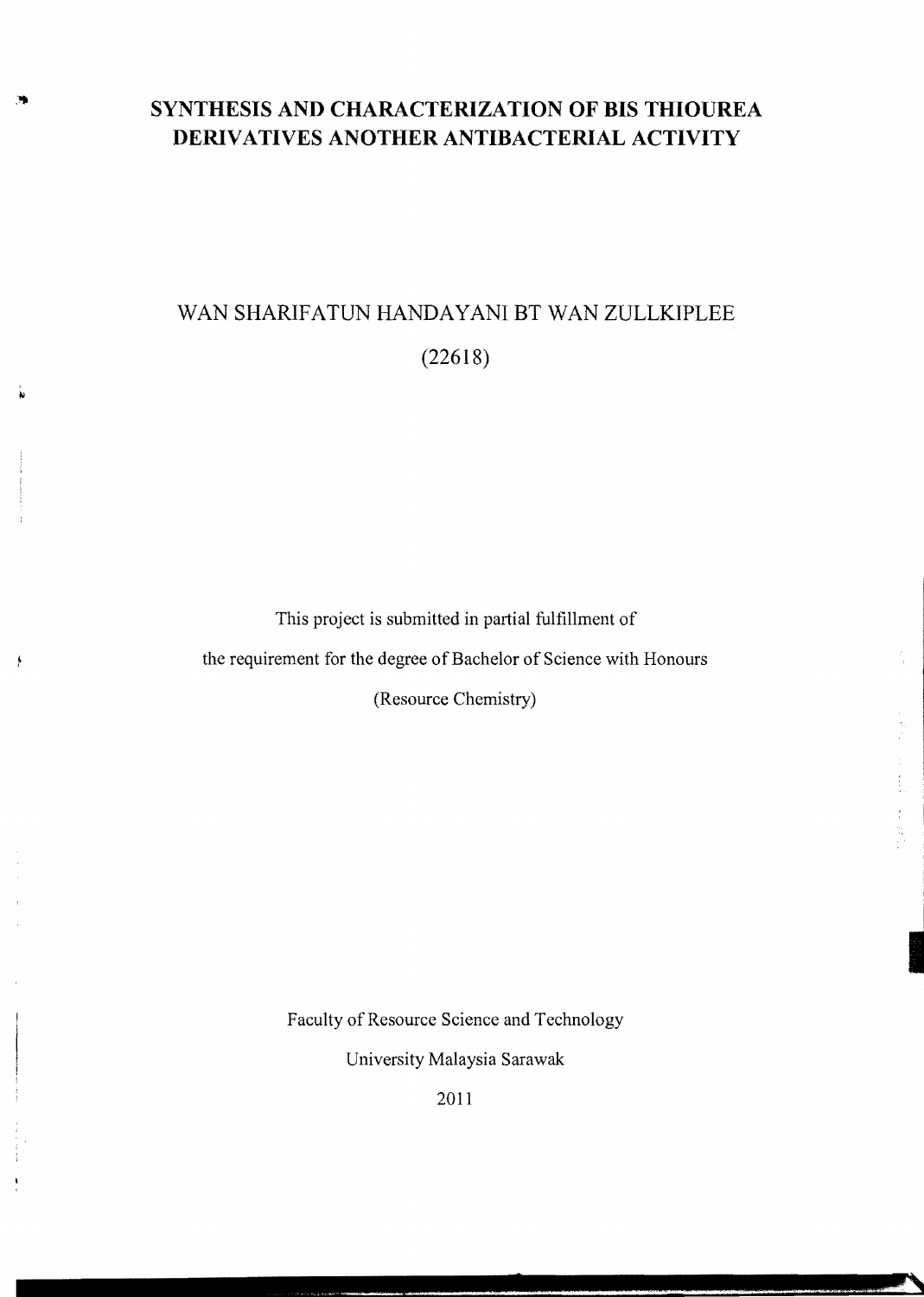#### **Acknowledgement**

My gratitude goes first towards my supervisor, Assc. Prof. Dr. Zainab Ngaini, for her , constant guidance, generous helps and unfailing enthusiasm in completion of this thesis. Without her advices and full support, I would be in difficulties to completing my research.

The special thank also goes to my co-supervisors, Miss Maya Asyikin Arif and Assc. Prof. Dr. Mohd Hasnain bin Mohd Husin for their helpful advices and guidance.

Great deals appreciated go to all the technical staff and lab assistants for their proficient assistance and providing the necessary laboratory facilities for analysis. I also thankful to my parents and whole family for always believe in me, encourage and support me in my study.

Last but not least, I would like to thank to my fellow friends for supporting me during this research. Their understanding and coorperation have given me pleasant condition during lab works. Thanks for all the memories.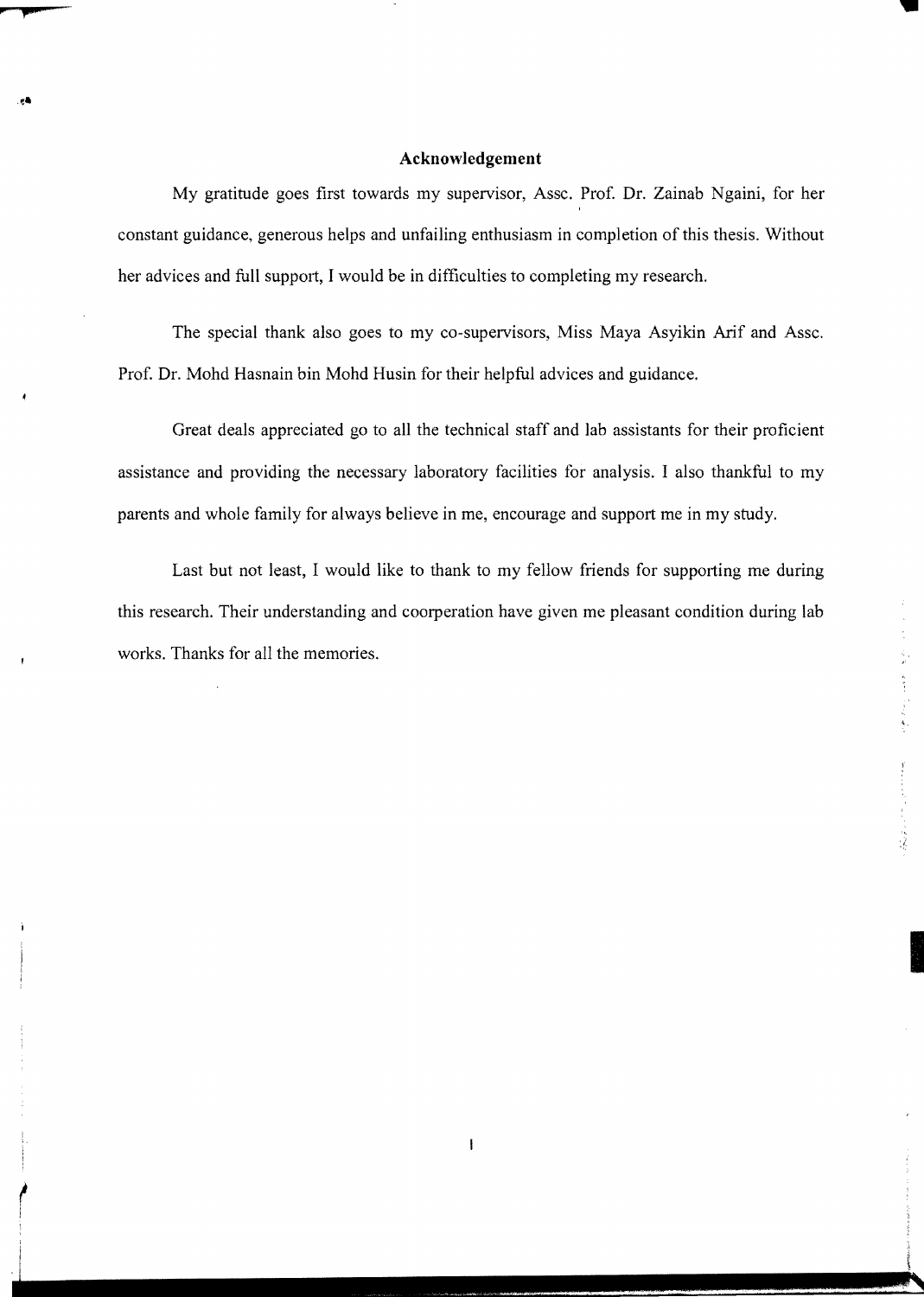# **Table of Contents**

 $\mathcal{A}^{\mathcal{A}}$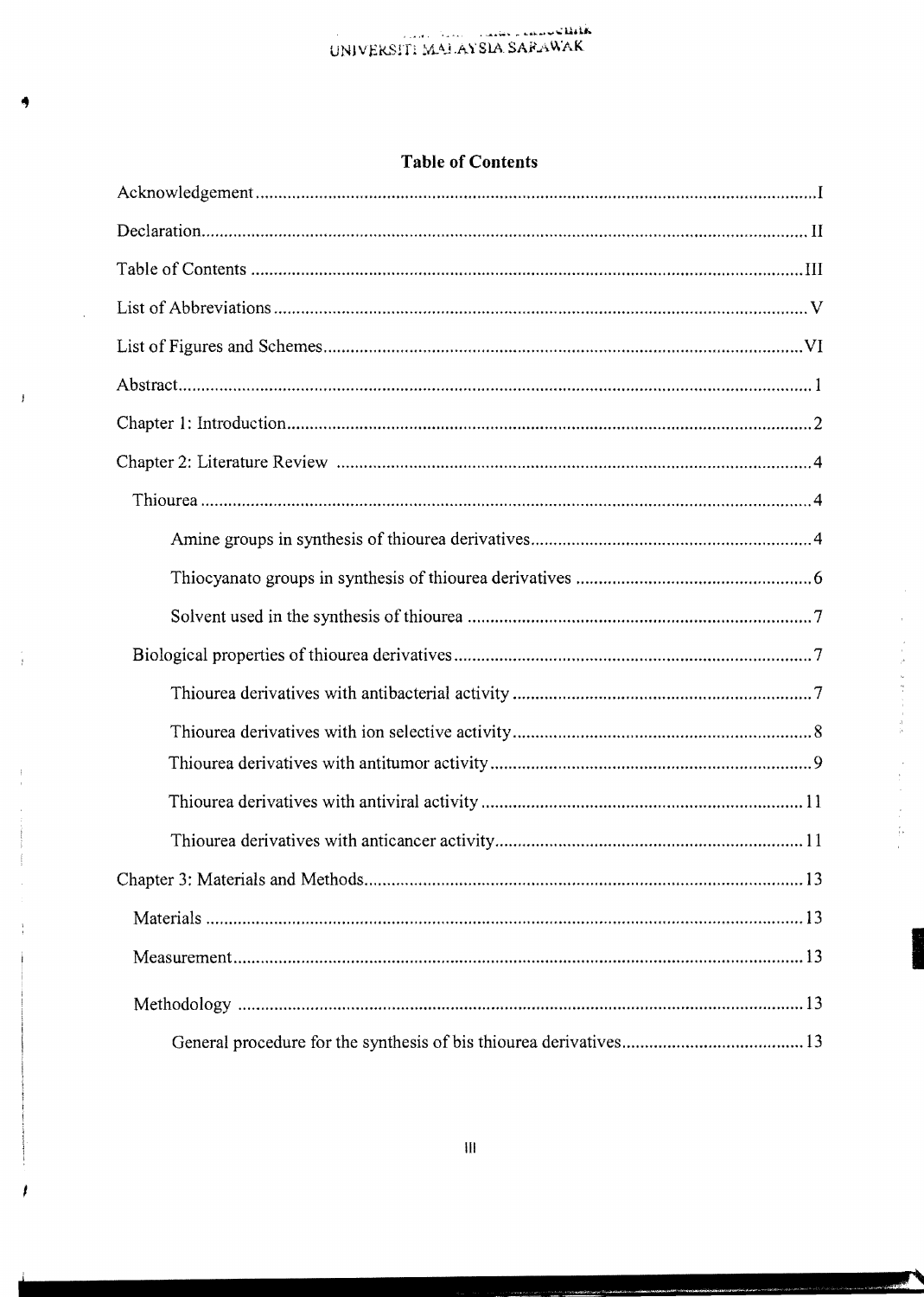| Synthesis of 2-[[3-(carboxymethylcarbamothioylcarbamoyl)benzoylcarbamothioylamino]   |
|--------------------------------------------------------------------------------------|
|                                                                                      |
| Synthesis of 3-[[3-(2-carboxyethylcarbamothioylcarbamoyl)benzoyl]carbamothioyl       |
|                                                                                      |
| Synthesis of 2-[[3-[(2-hydroxy-1-methyl-2-oxo-ethyl) carbamothioylcarbamoyl]benzoyl] |
|                                                                                      |
| Synthesis of 2-[[3-[(2-hydroxy-2-oxo-1-phenylethyl)carbamothioylcarbamoyl]benzoyl]   |
| Synthesis of 1,3-bis(phenylcarbamothioyl)benzene-1,3-dicarboxamide (22) 18           |
|                                                                                      |
|                                                                                      |
| Synthesis of 2-[[3-(carboxymethylcarbamothioylcarbamoyl)benzoylcarbamothioylamino]   |
|                                                                                      |
| Synthesis of 3-[[3-(2-carboxyethylcarbamothioylcarbamoyl)benzoyl]carbamothioyl       |
|                                                                                      |
| Synthesis of 2-[[3-[(2-hydroxy-1-methyl-2-oxo-ethyl) carbamothioylcarbamoyl]benzoyl] |
|                                                                                      |
| Synthesis of 2-[[3-[(2-hydroxy-2-oxo-1-phenylethyl)carbamothioylcarbamoyl]benzoyl]   |
|                                                                                      |
| Synthesis of 1,3-bis(phenylcarbamothioyl)benzene-1,3-dicarboxamide (22)  40          |
|                                                                                      |
|                                                                                      |
|                                                                                      |
|                                                                                      |

 $\bar{\beta}$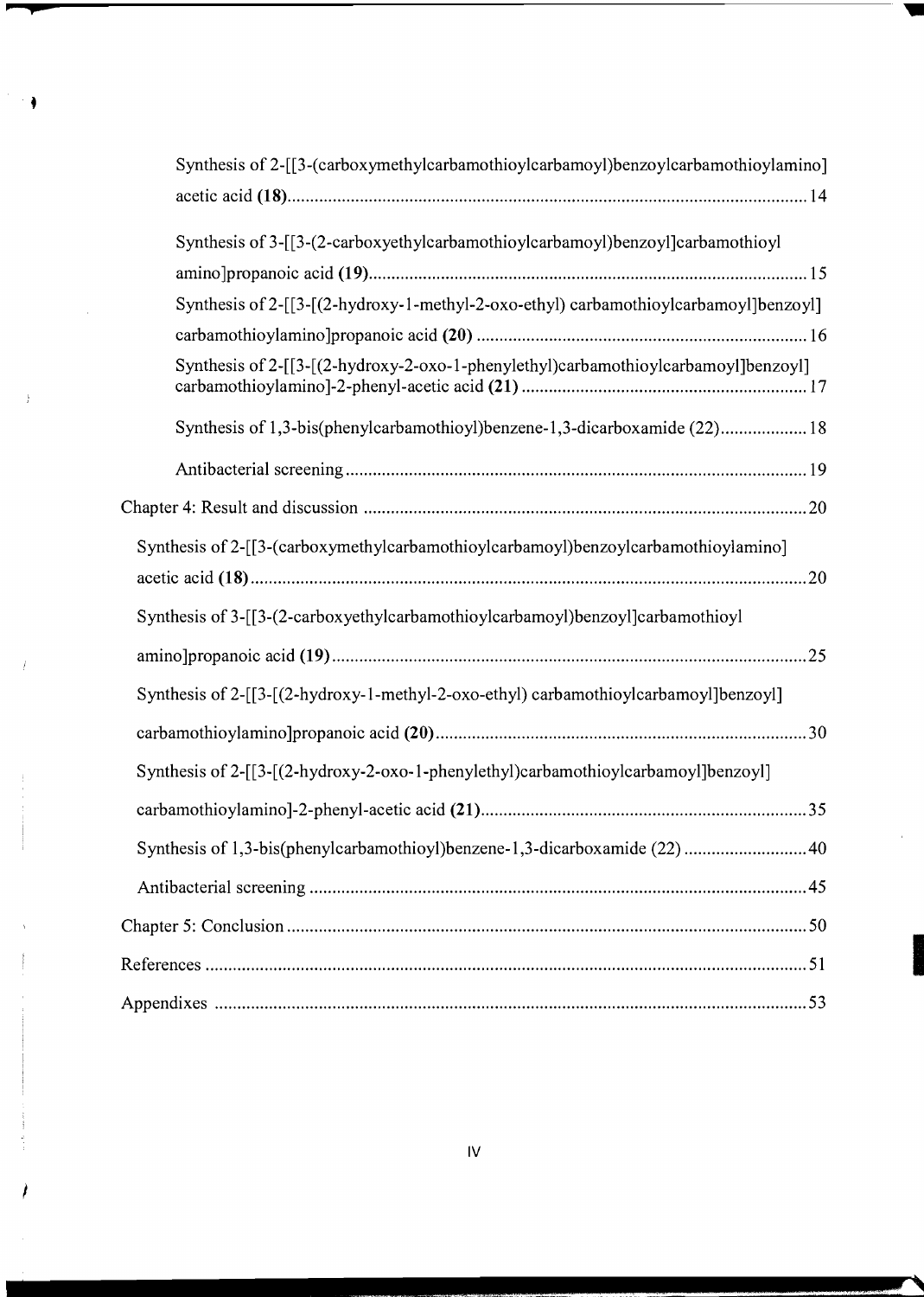# **List of Abbreviations**

- FTIR = Fourier Transform Infrared
- NMR = Nuclear Magnetic Resonance
- $MIC = Minimum Inhibition Concentrations$
- THF = Tetrahydrofuran
- ppm = part per million
- UV = Ultra Violet
- LB = Lysogeny broth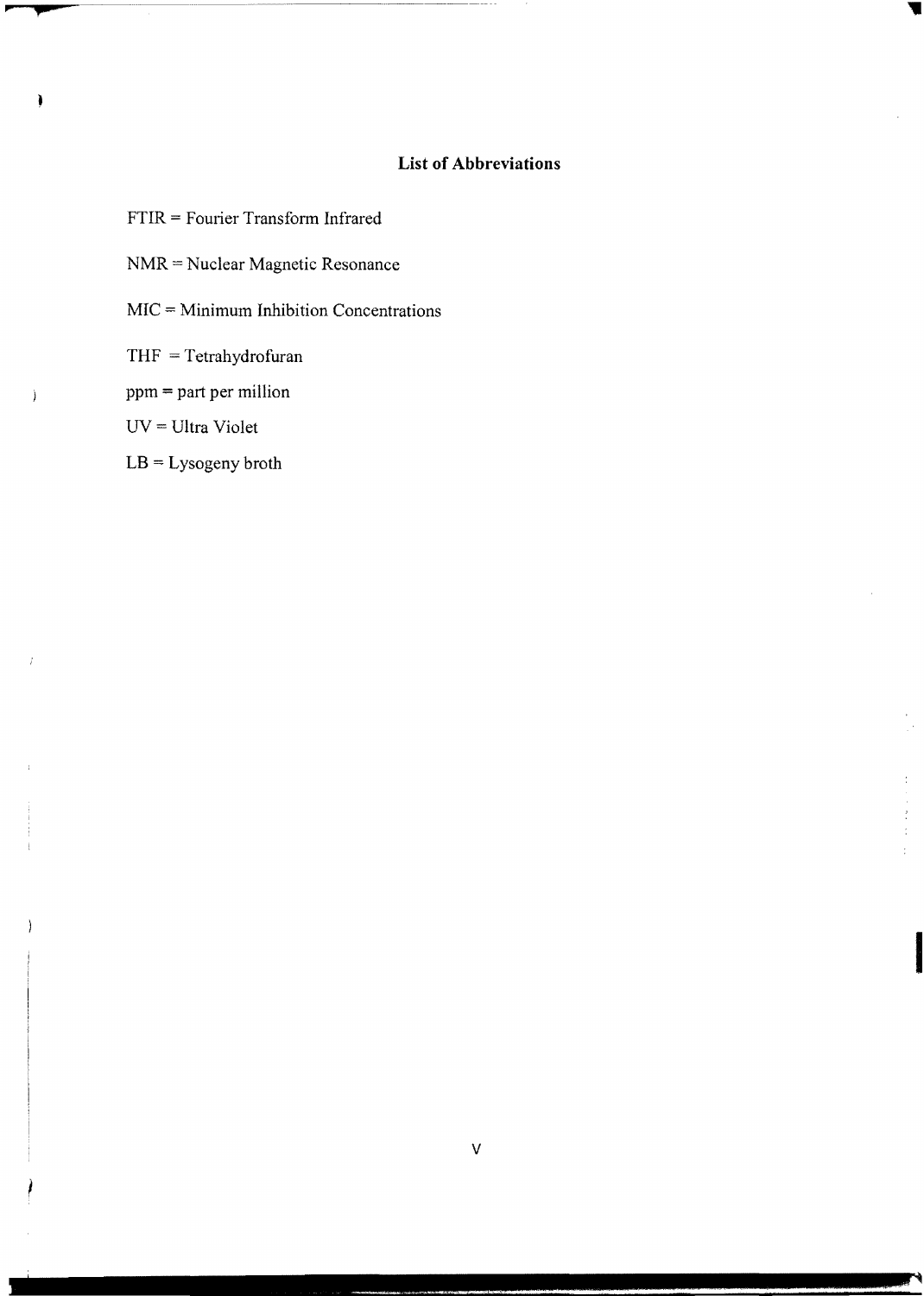# **List of Figures and Schemes**

| Figure 4: 2 {[(3,3-Diethylthioureido)phenylmethyl]amino}-3-methylbutyric acid methyl ester --5                  |
|-----------------------------------------------------------------------------------------------------------------|
|                                                                                                                 |
|                                                                                                                 |
|                                                                                                                 |
| Figure 8: The structure of 1-methyl-3-[4-(4-methyl-5-thioxo-1H-1,2,4-triazol-3-yl)phenyl ------8                |
| Figure 9: The structure of neutral ionophore, $\alpha, \alpha'$ -bis(N'-phenylthioureylene)-m-xylene----------9 |
| Figure 10: The structure of 1-(2-(Benzyloxy)cyclohexyl)-3-(3-chloro-4-fluorophenyl)thiourea-10                  |
|                                                                                                                 |
| Figure 12: 1-[4-[(4-allyl-5-thioxo-1H-1,2,4-triazol-3-yl)methoxy]phenyl]-3-phenyl-thiourea---11                 |
|                                                                                                                 |
|                                                                                                                 |
|                                                                                                                 |
|                                                                                                                 |
|                                                                                                                 |
|                                                                                                                 |
|                                                                                                                 |
|                                                                                                                 |
|                                                                                                                 |
|                                                                                                                 |
|                                                                                                                 |
|                                                                                                                 |
|                                                                                                                 |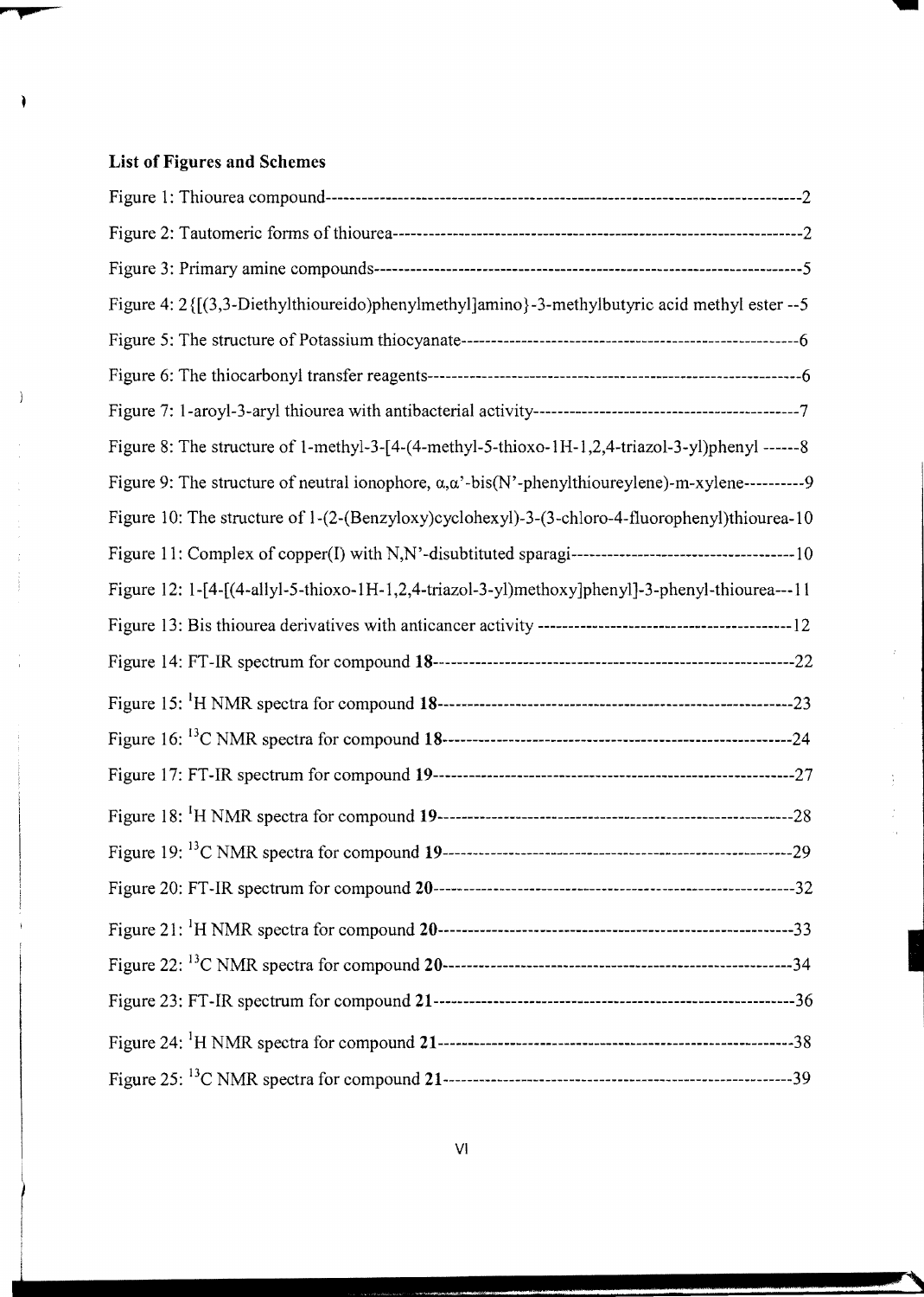| Figure 39: Minimum inhibitory concentration of compound 18, 19, 20, 21 and 22 determined by |
|---------------------------------------------------------------------------------------------|
|                                                                                             |
|                                                                                             |
|                                                                                             |
|                                                                                             |
|                                                                                             |
|                                                                                             |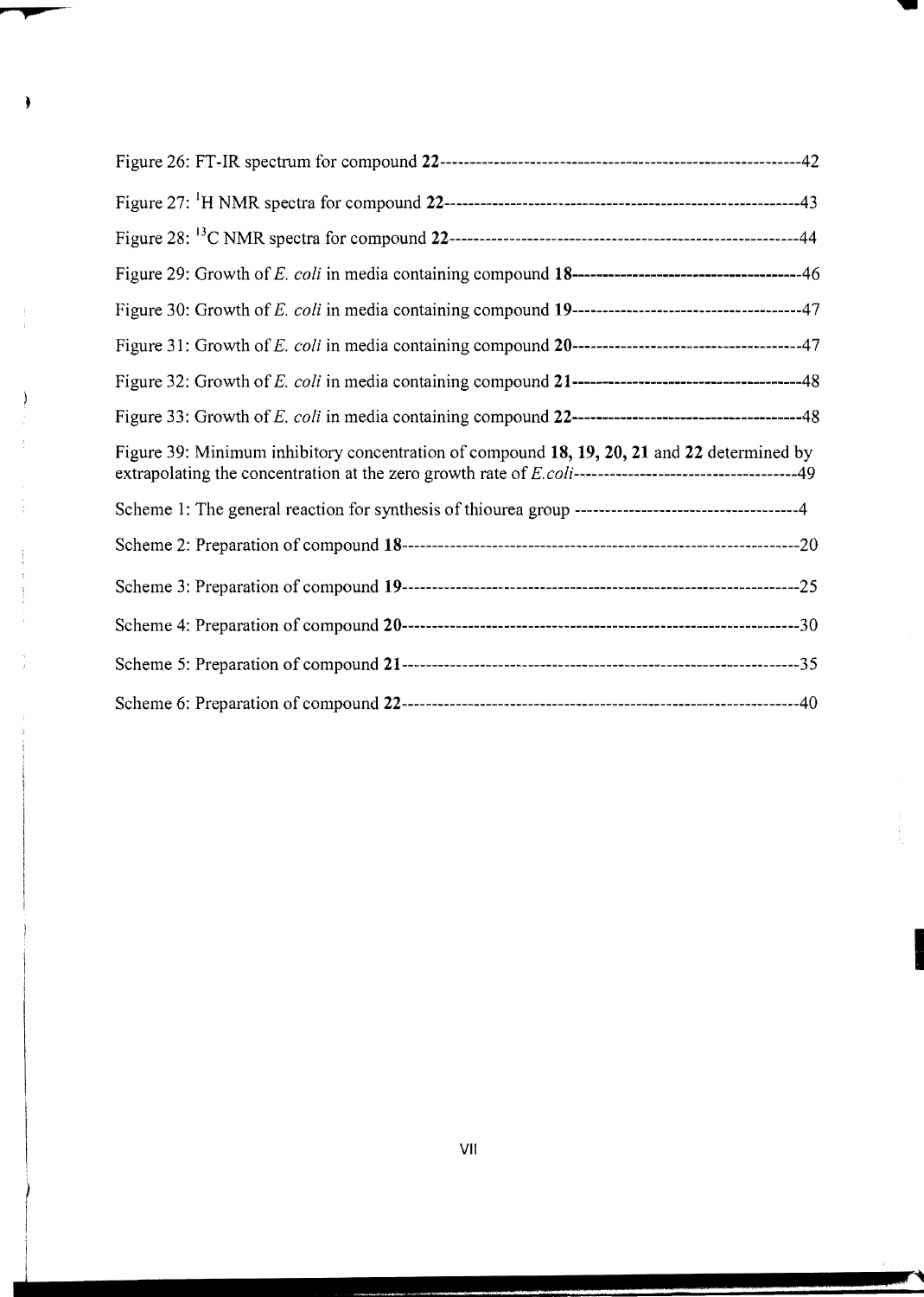# **Synthesis and Characterization of Bis Thiourea Derivatives and their Antibacterial Activity**

# **Wan Sharifatun Handayani bt Wan Zullkiple**

Department of Chemistry

Faculty of Resource Science and Technology

Universiti Malaysia Sarawak

# **ABSTRACT**

Thiourea and its derivatives are well known as potent antibacterial and antifungal agents. This research focused on the synthesis of bis thiourea derivatives with two thiourea groups resulting from the reactions of 3-acetylbenzoyl isothiocyanate intermediate with appropriate amine group from certain amino acids and aniline. Five bis thiourea derivatives have been synthesized. The successfully synthesized compounds were characterized using FTIR, <sup>1</sup>H NMR and <sup>13</sup>C NMR and found to be in highly purity compound. Antibacterial assay was carried out using turbidimetric method against the growth of *Escherichia Coliform sp. (E. coli).* However, the result indicated that the newly synthesized bis thiourea derivatives showed poor antibacterial activity against *E. coli.* The effect of the structure of the investigated compounds on the antibacterial activity is discussed.

*Keywords:* Bis thiourea, Antibacterial activity, Amino acid

#### *A BSTRAK*

*Thiourea dan terbitannya merupakan sebatian yang terkenal sebagai agen anti-bakteria dan anti-fungi. Kajian ini memfokuskan penghasilan sebatian terbitan his thiourea yang mengandungi dua kumpulan thiourea yang dihasilkan melalul tindakbalas antara sebatian pertengahan 3-asetilbenzoil isothiocianat dan kumpu/an amina daripada amino asid dan aniline. Lima sebatian terbitan bis-thiourea telah berjal,a dihasilkan. Struktur sebatian yang telah*  disintesis dikenalpasti dengan menggunakan FTIR, <sup>1</sup>H NMR and <sup>13</sup>C NMR. Ujian anti-bakteria terhadap tahap *pertumbuhan bacteria Escherichia Coliform sp. (E.coli) telah dilakukan menggunakan kaedah turbidimetrik. Walaubagaimanapun, keputusan ly'ian tersebut menunjukkan bahawa sebatian yang diuji mempamerkan aktiviti anti-bakteria yang lemah. Oleh Uu, pengaruh struktur sebatian terhadap tahap aktiviti anti-bakteria lelah dibincangkan.* 

*Kata kunci: Bis-thiourea, Aktiviti anti-bakleria, Amino asid*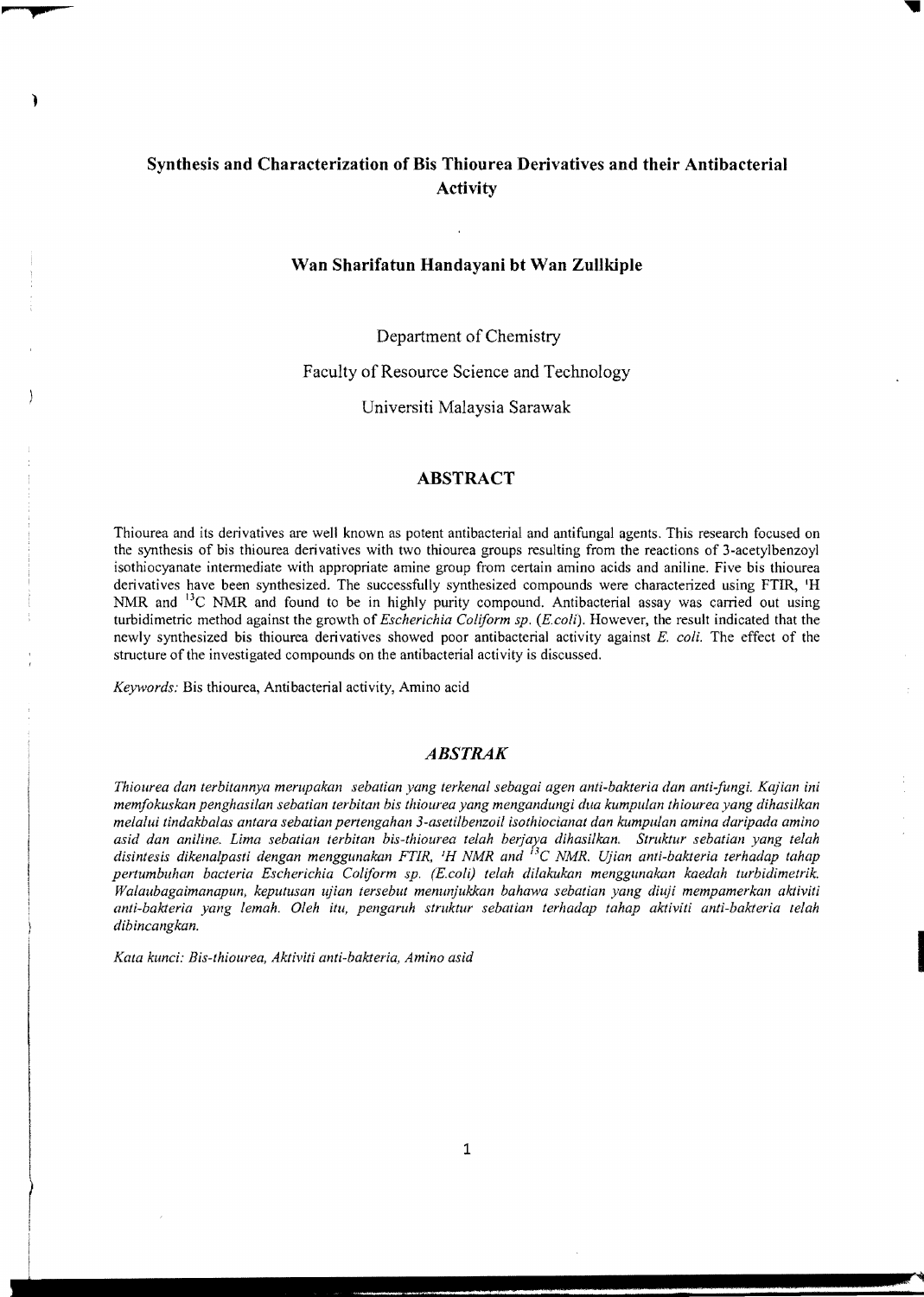#### **Chapter 1**

# **Introduction**

#### **1.1 Background of study**

Thiourea 1 is an organic compound that consists of carbon, nitrogen, sulfur and hydrogen atoms. It is also known as thiocarbamide or sulfourea. It is a white solid compound with molecular formula of  $CH_4N_2S$  and molecular weight of 76.12 g/mol. The structure of thiourea is shown in Figure 1. Thiourea occurs as the mixture of two tautomers,  $S=C(NH_2)_2$  (thiourea) 2 and HS=CNHNH2 (isothiourea) 3 as shown in Figure 2. Thiourea can be synthesized by reacting amino group and thiocyanato group in a suitable solvent. Thiourea has been reported to posses pharmacological properties such as antibacterial (Saeed et al., 2009) and antitumor property (Mahjula et al., 2008).



(1)

Figure 1: Thiourea compound



Figure 2: Tautomeric forms of thiourea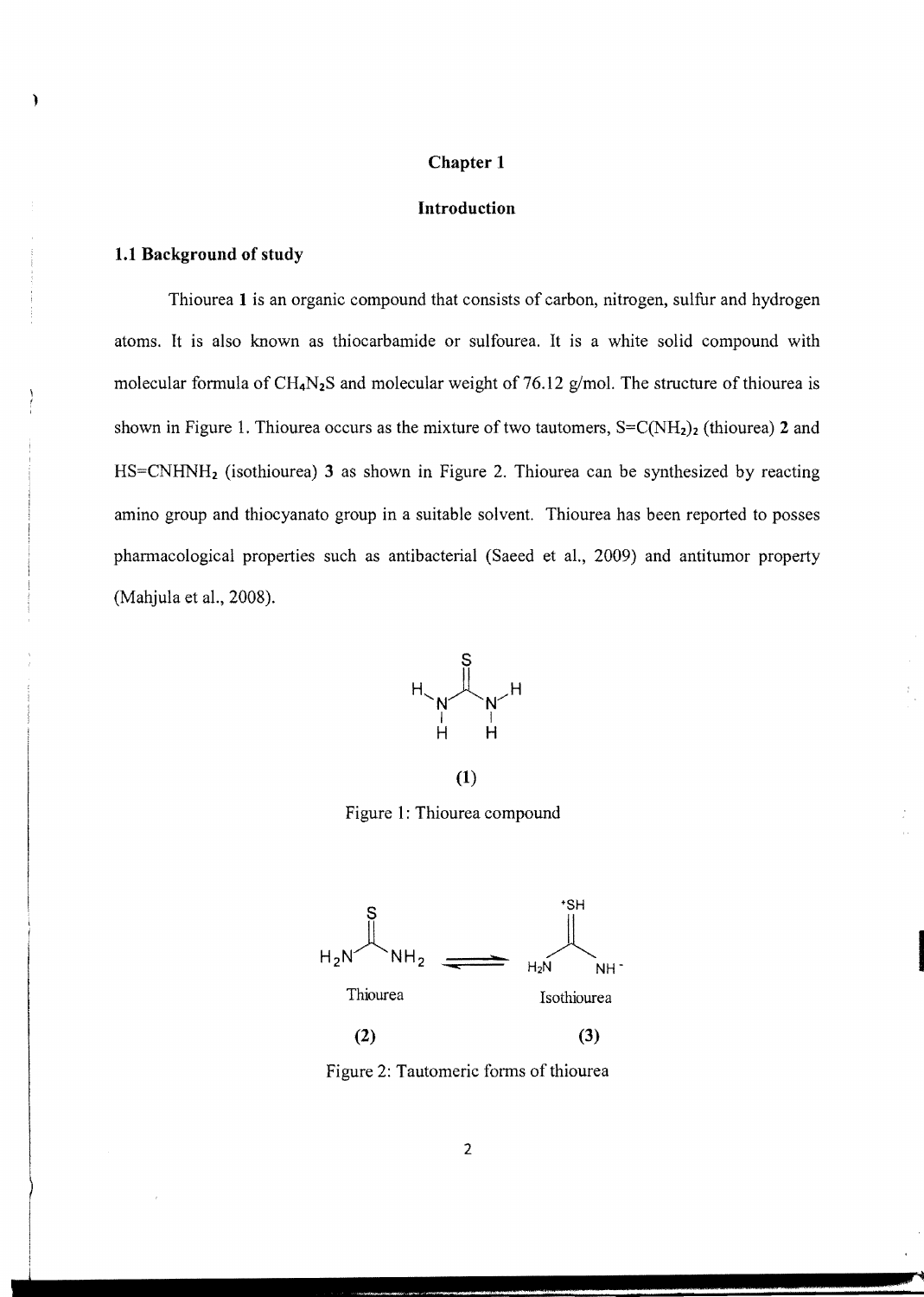#### **1.2 Problem statement**

There are various types of thiourea derivatives reported and study on the biological properties. But most of the compound only contained one unit thiourea. Besides, many studies reported on analyzing the pharmacological activities of thiourea complexes derivatives. The main purpose of this project is to prepare new bis thiourea derivatives which contain two thiourea groups using isophthaloyl dichloride and study on the pharmacological properties against *E.coli.* 

# **1.3 Research Objectives**

The objectives of this research are:

- 1. to synthesis a new bis thiourea compounds by reacting different types of amino acids and appropriate thiocyanate group.
- 2. to characterize bis thiourea derivatives using FTIR,  $H NMR$  and  $H^3C NMR$ .
- 3. to perform the antimicrobial activities of bis thiourea derivatives against *E. coli.*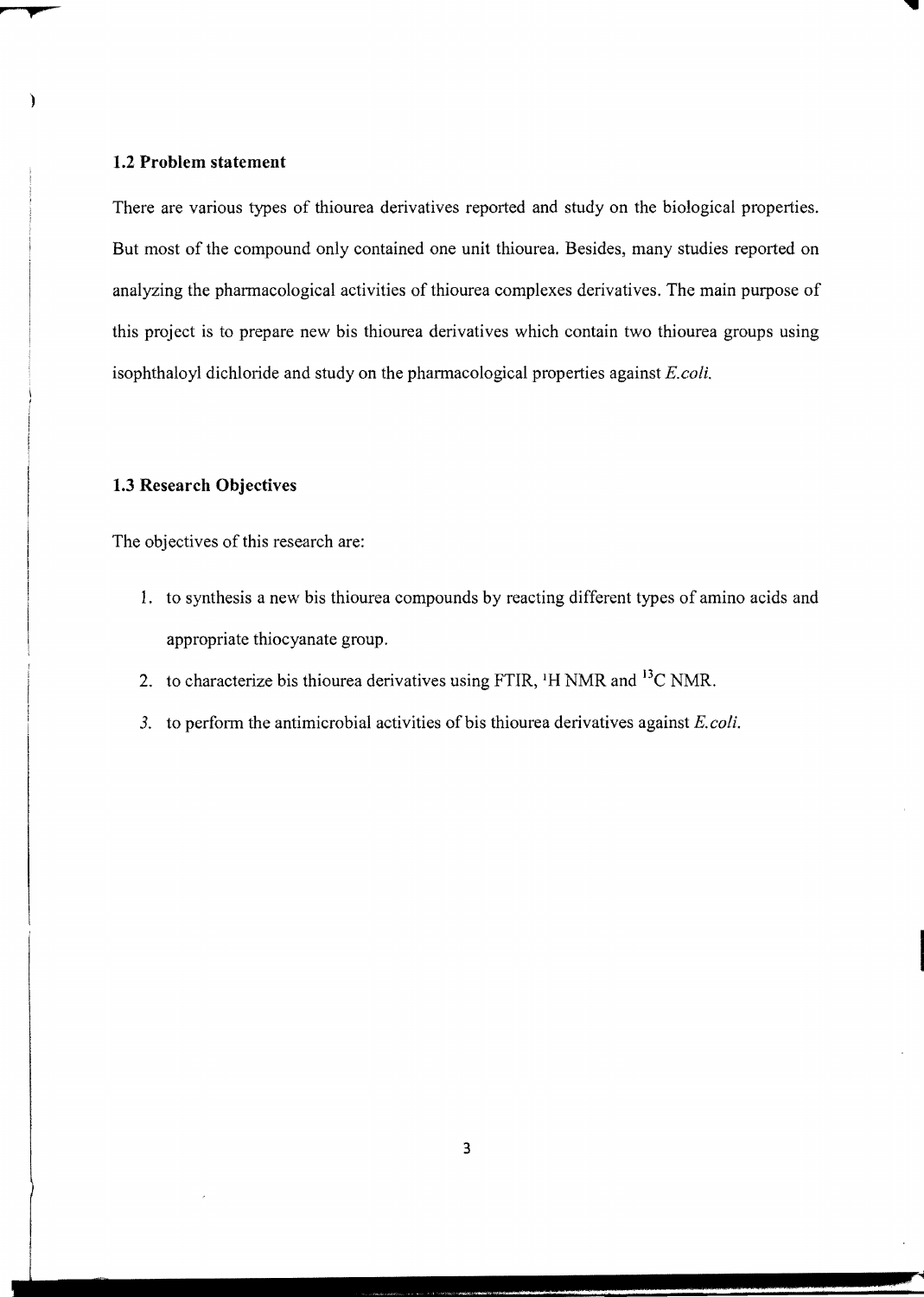#### **Chapter 2**

#### **Literature review**

# **2.1 Thiourea**

Thiourea is an organic compound with molecular formula of  $CH_4N_2S$ . Thiourea is soluble in water and insoluble in non polar solvent. It also soluble in protic and aprotic organic solvents. Thiourea is well known compound with various types of usage such as herbicides, pharmaceuticals, pesticides, rodenticides, vulcanization accelerator, and as building agent in organic synthesis reaction (Mohanta *et al., 1999).* 

Thiourea can be synthesized by reacting amino group and thiocyanate group in an appropriate solvent. The general reaction is shown in Scheme 1.



R= aryl or alkyl group

Scheme 1: The general reaction for synthesis of thiourea group.

#### **2.1.1 Amine groups in synthesis of thiourea derivatives.**

The synthesis of thiourea and its derivatives performed by Mohanta *et al.* (1999) had used aniline **4,** a primary amine group to synthesize symmetrical thiourea derivatives. They were also used 0 pheylenediamine 5 as shown in Figure 3 to synthesize 2(1H)-benzimidazolinethione, a heterocyclic thiourea compound 5 was reacted with l-(methyldithiocarbonyl)imidazole, a transfer reagent, in ethanol reflux to give 2( 1 H)-benzimidazolinethione in high yield.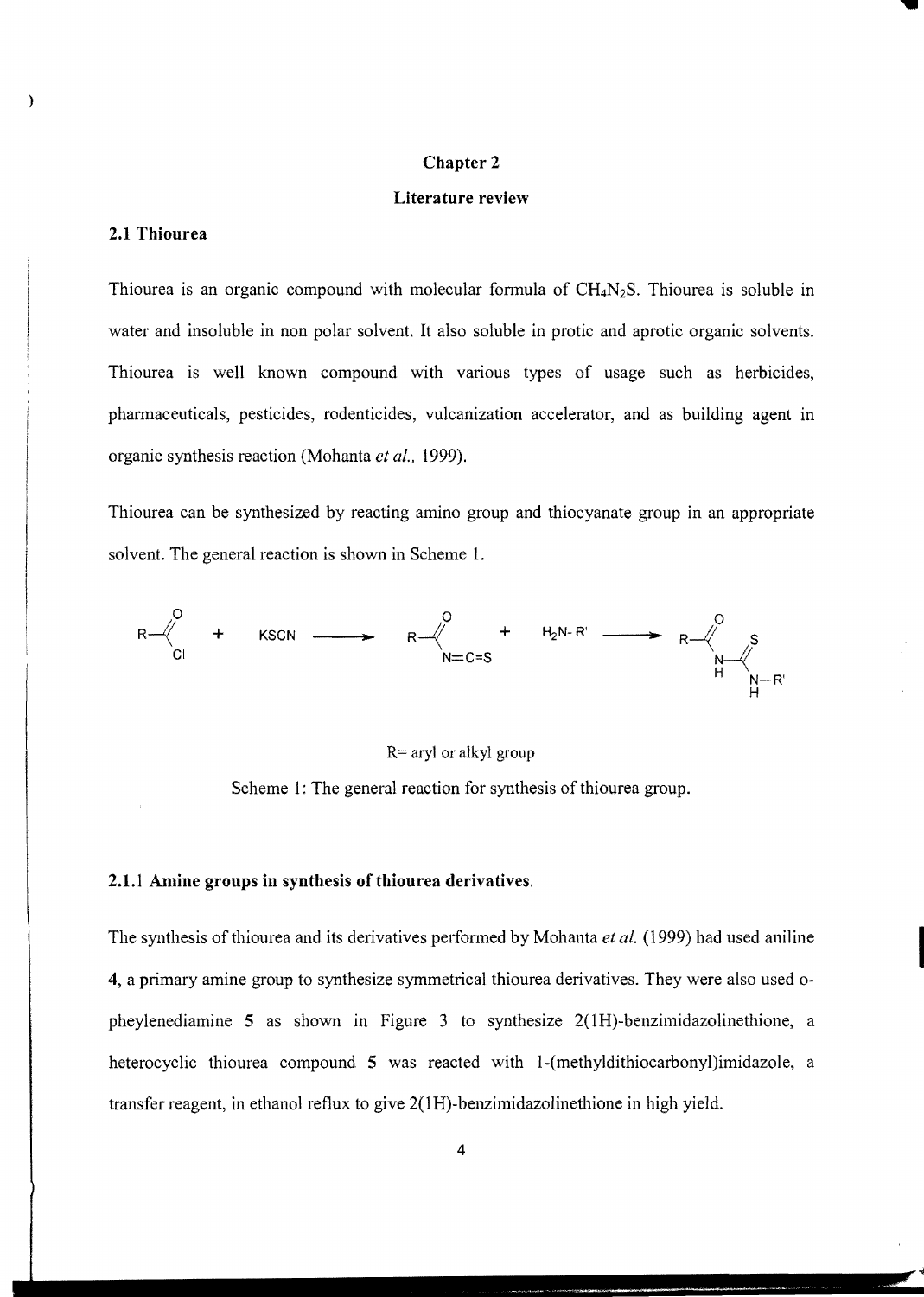

Figure 3: Primary amine compounds

Instead of using an amine group, Bayer *et al.* (1996) have introduced amino acid in form of methyl ester L-valine to produce thiourea derivatives, 2{[(3,3-Diethylthioureido)phenylmethyl]amino}-3-methylbutyric acid 6 that functioned as selective ligands for the concentration and separation of metal cations of Pt group. The used of amino acid in this research is based on its recognition by living things and its ability to rise the selectivity toward targeted cations. Compound 6 prepared by reacting  $3$ -(chlorophenylmethylene) $-1,1$ diethylthiourea with methyl ester of L-valine in acetone reflux for 1 h.



Figure 4: 2 { $[(3,3-Diet)$ <sup>th</sup>ioureido)phenylmethyl]amino}-3-methylbutyric acid methyl ester

# 2.1.2 Thiol groups in synthesis of thiourea derivatives

The thiol group that required in synthesis of thiourea derivatives basically is a group having sulphur atom bonded to carbon atom. It is mainly introduced in formed of isothiocyanate or thiophosgene (Mohanta, et aI., 1999). The thiocyante group is usually used when it react with other compound containing good leaving group as it will produce the desire structure of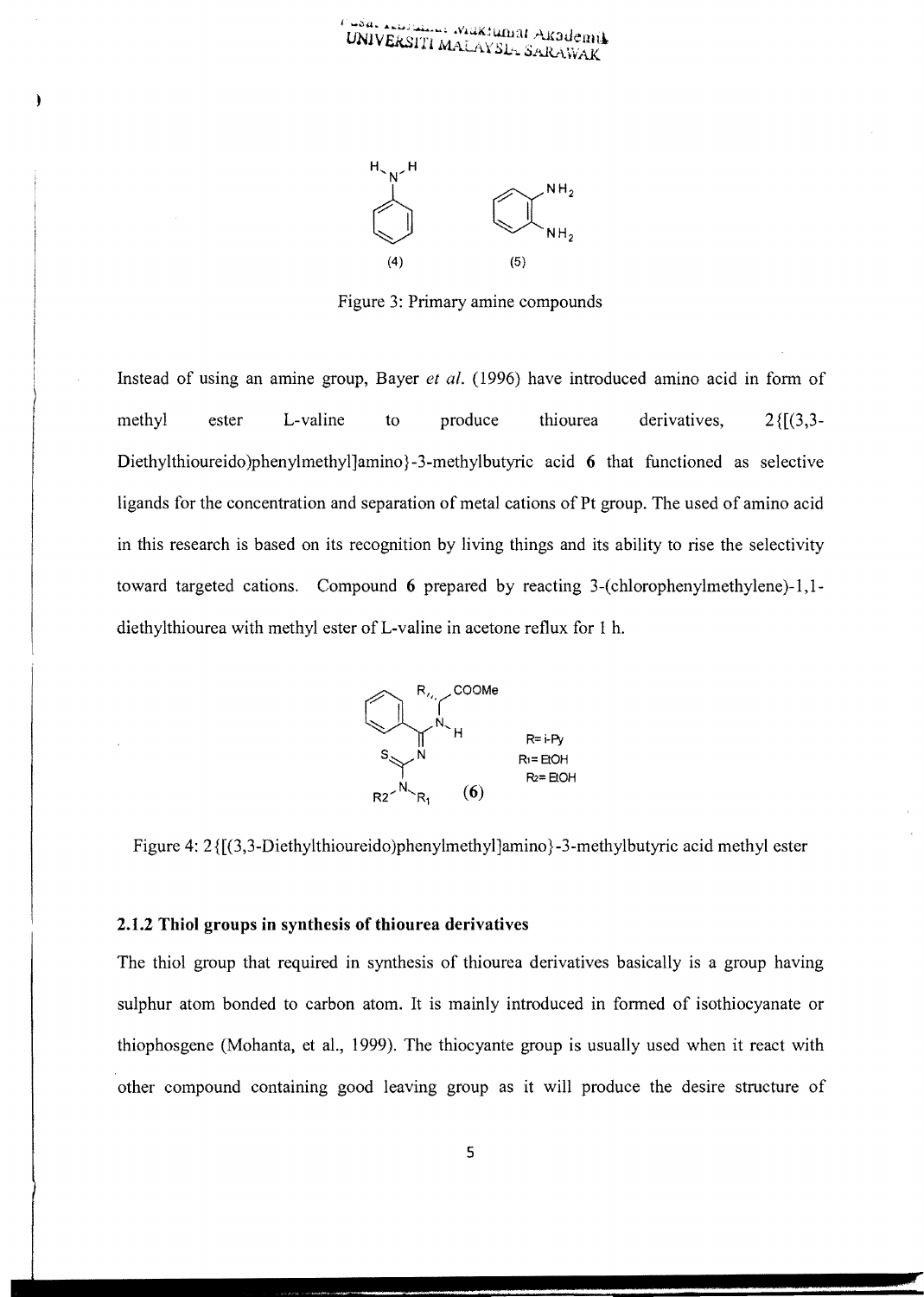intermediate compound before it react with appropriate animo compound to produce thiourea derivatives. For instance, Arslan *et ai.* (2009) reported on the reaction of potassium thiocyanate 7 that reacted with cyclohexanecarbonyl chloride to form thiocyanatocarbonyl compound that will undergo further reaction with a series of secondary anime compounds to produce *(N* (diethylcarbamothioyl )cyclohexanecarboxamide thiourea derivatives.

 $K-S \equiv N$ **(7)**  Figure 5: The structure of Potassium thiocyanate

Mohanta *et al.* (1999) had synthesized a useful thiocarbonyl transfer reagent and used it instead of isothiocyanate or thiophosgene as a source of thiol group to produce substituted thiourea compounds. They synthesized l-(methyldithiocarbonyl)imidazole 8 and its salt, 3-methyl-l (methyldithiocarbonyl)-imidazolium iodide 9 and then these compounds had been reacted with amino acids to produce thiourea derivetives, benzimidazoline-2-thione and imidazolidine-2 thione.



Figure 6: The thiocarbonyl transfer reagents

# **2.1.3 Solvent used in the synthesis of thiourea**

Solvent has also played an important role in the synthesis of thiourea. There are various types of solvent has been reported in the synthesis of thiourea. For example, Kaswala *et al.,* (2010) had used ethanol as a solvent in synthesis of s-triazinyl thoiurea derivatives. Acetone is also a well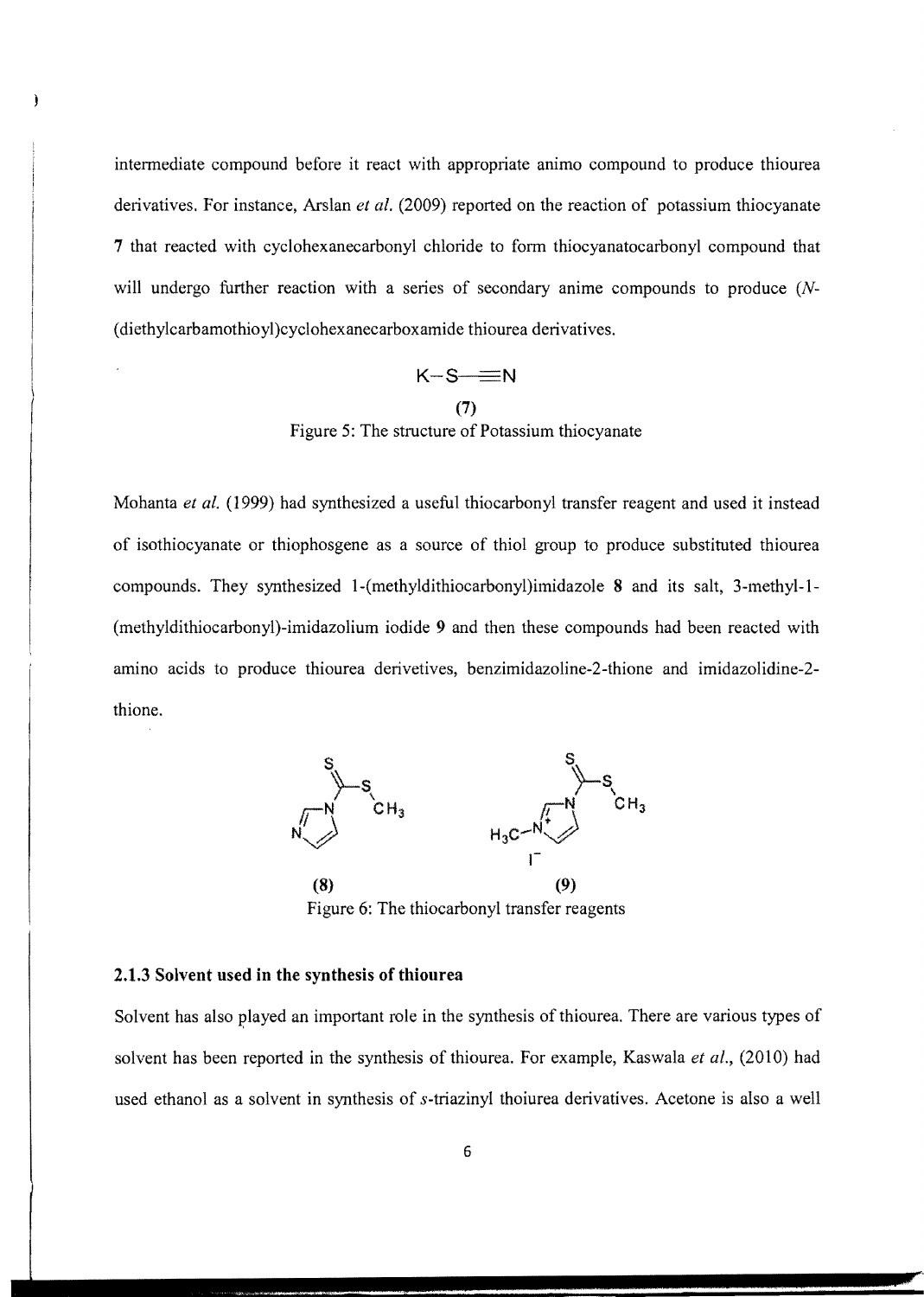known solvent in the synthesis of thiourea. Didier *et al.* (2009) had reported to use THF as a solvent to dissolve diamine solution and aryl isothiocyanate in process to synthesize thiourea. Rauf, *et al.* (2009) had widely used acetone in his research to produce some N-N'-disubtituted thiourea derivatives by reaction between prepared benzoyl isothiocyanate and substituted aniline. Acetone is considered as a better choice for solvent as it gave very high yield of the disubtituted thiourea products (89-92%).

# **2.2 Biological properties of thiourea derivatives**

# **2.2.1 Thiourea derivatives with antibacterial activity**

Thiourea derivatives have been reported to have antibacterial activities. Saeed *et al. (2009)*  reported that the l-aroyl-3-aryl thiourea **10** (as shown in Figure 7) with chlorine substituted synthesized by reacting benzoyl isothiocyanate and aniline. Compound **10** showed just moderate activity against *Staphyloccus aureus, Basillus subtilis, Pseudomonas aueroginosa* and *Escherichia coli.* The *in vitro* evaluation of antibacterial activity against those four strains was performed using Kirby-Bauer method. The presence of halo group in thiourea **10** gave enhancement of inhibitory activity.



Rl=H, R2=3-Cl

Figure 7: l-Aroyl-3-aryl thiourea with antibacterial activity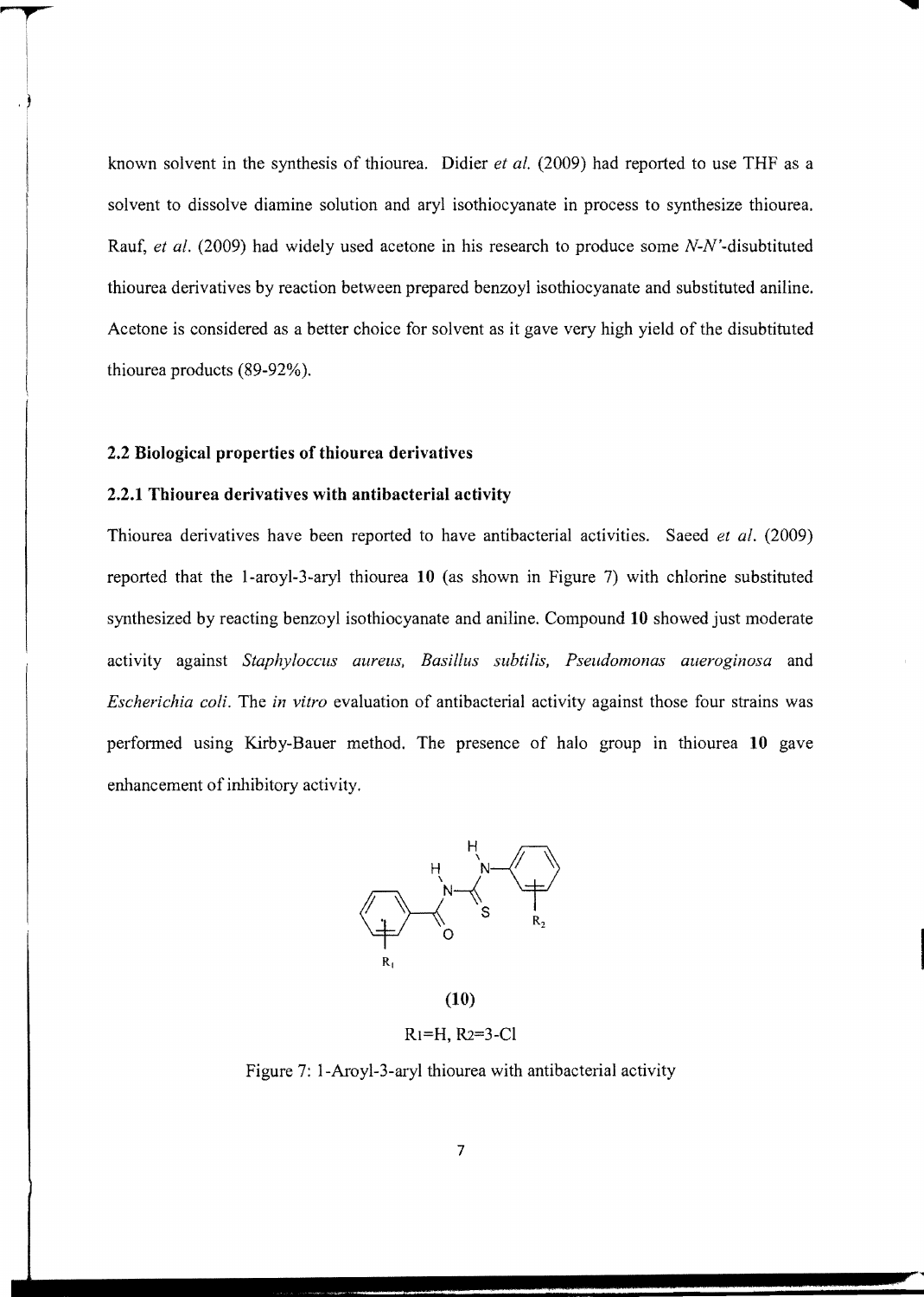However, in 2005, Fernandez *et al.* have synthesized some 3-thioxo/alkylthio-l,2,4-triazoles with a substituted thiourea moiety that reported as excellent antimycobacterial agent against M. *tuberculosis* in monolayers of mouse bone marrow macrophages. I-methyl-3-[4-(4-methyl-5 thioxo-IH-I,2,4-triazol-3-yl)phenyl]thiourea 11 (as shown in Figure 8) is the synthesized bis thiourea derivative that reported to inhibit 90% of the mycobacterial growth. Compound **11 is**  synthesized from reaction of methyl thiocyanate and 3-(4-aminophenyl)-4-methyl-lH-l,2,4 triazole-5-thione in the present of methanol as a solvent. The methyl substituent at position of triazole ring or the one substituted at the therminal nitrogen of thioureas was reported to enhance the antimycobacterial activity of compound 11. The more bulky substituent in other synthesized thiourea derivatives had showed lower antimycobacterial activity.



(11)

Figure 8: l-methyl-3-[4-(4-methyl-5-thioxo-1H-1,2,4-triazol-3-yl)phenyl]

# 2.2.2 Thiourea derivatives with ion-selective activity

Other than possessing pharmaceutical properties, thiourea derivatives were also reported for their ability as ion-selective compound. Based on this property, thiourea derivatives are widely used in production of ion electrode and receptor. Nishizawa *et al.* (1998) has synthesized series of neutral bis thiourea ionophore which functioned as ion-selective electrodes. For example, *a,a* '  $bis/N$ -phenylthioureylene)-m-xylene 12 is one of the synthesized bis thiourea which is very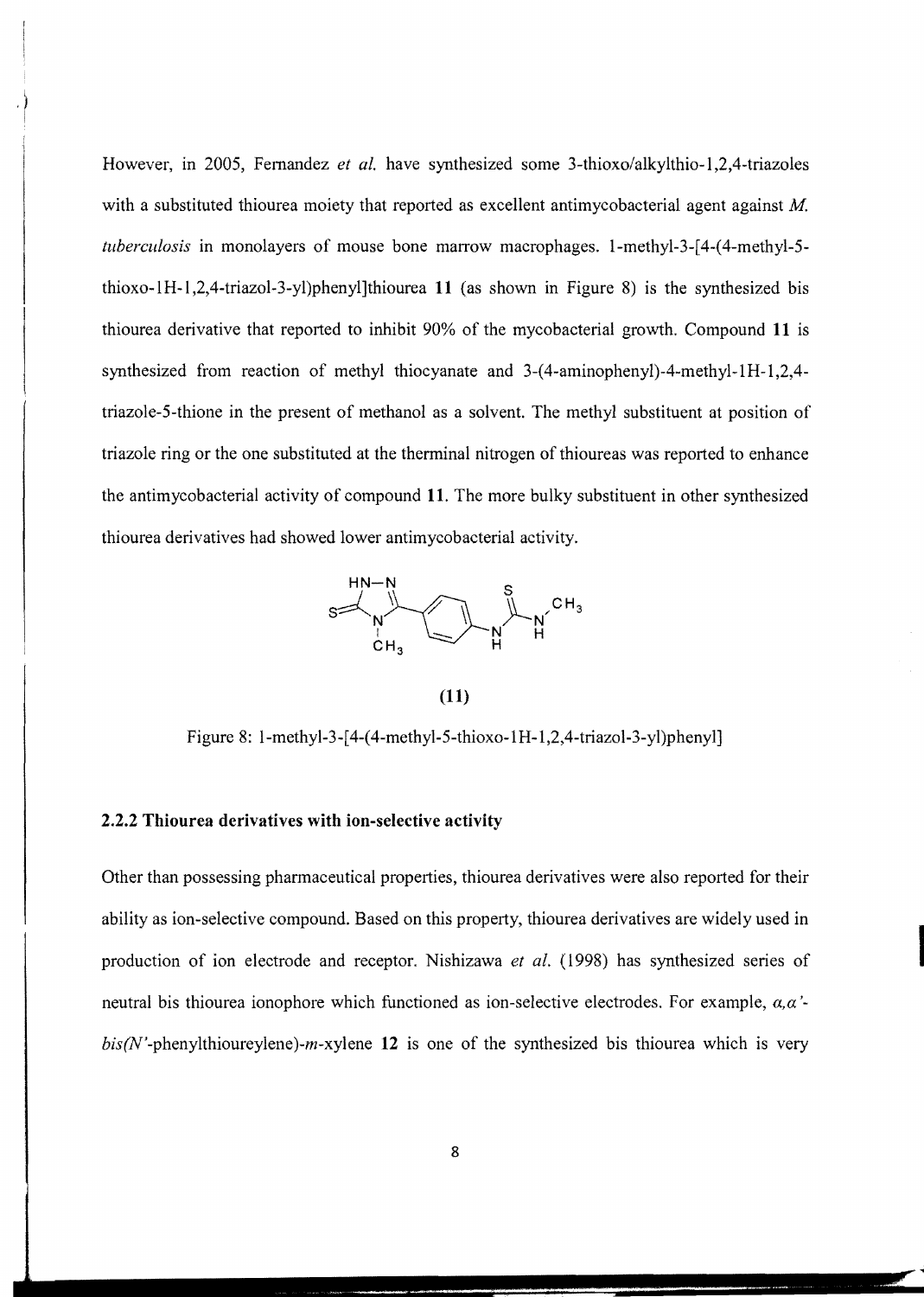sensitive and selective electrode toward sulfate ion. Thiourea **12** is synthesized from reaction between prepared n-phenylthiocyanato and m-phenylenedimethanamine in acetone reflux for 4 h.



Figure 9: The structure of neutral ionophore,  $\alpha$ ,  $\alpha'$ -bis(N'-phenylthioureylene)-m-xylene

### **2.2.3 Thiourea derivatives with antitumor activity**

Besides showing antibacterial and antifungal activities, thiourea derivatives also found to be a potent antitumor agent. Manjula *et al.* (2008) reported that optically active thiourea and its 2aminobenzothiazol derivatives have shown moderate antitumor activity against two human cancer cell lines namely as MCF-7 and HeLa. The optically active amine was reacted with thiophosgene to obtain optically active isothiocyanates which then been condensed with 4 fluoro-3-chloro aniline yielded various optically active thiourea derivatives. 1-(2-(benzyloxy)cyclohexyl)-3-(3-chloro-4-fluorophenyl)thiourea **13** is one of the derivative that gave the higher IC50 values for MCF-7 and HeLa cells in range of  $15-30 \mu M$  and  $33-48 \mu M$ , respectively. Thiourea 13 is shown in Figure 10.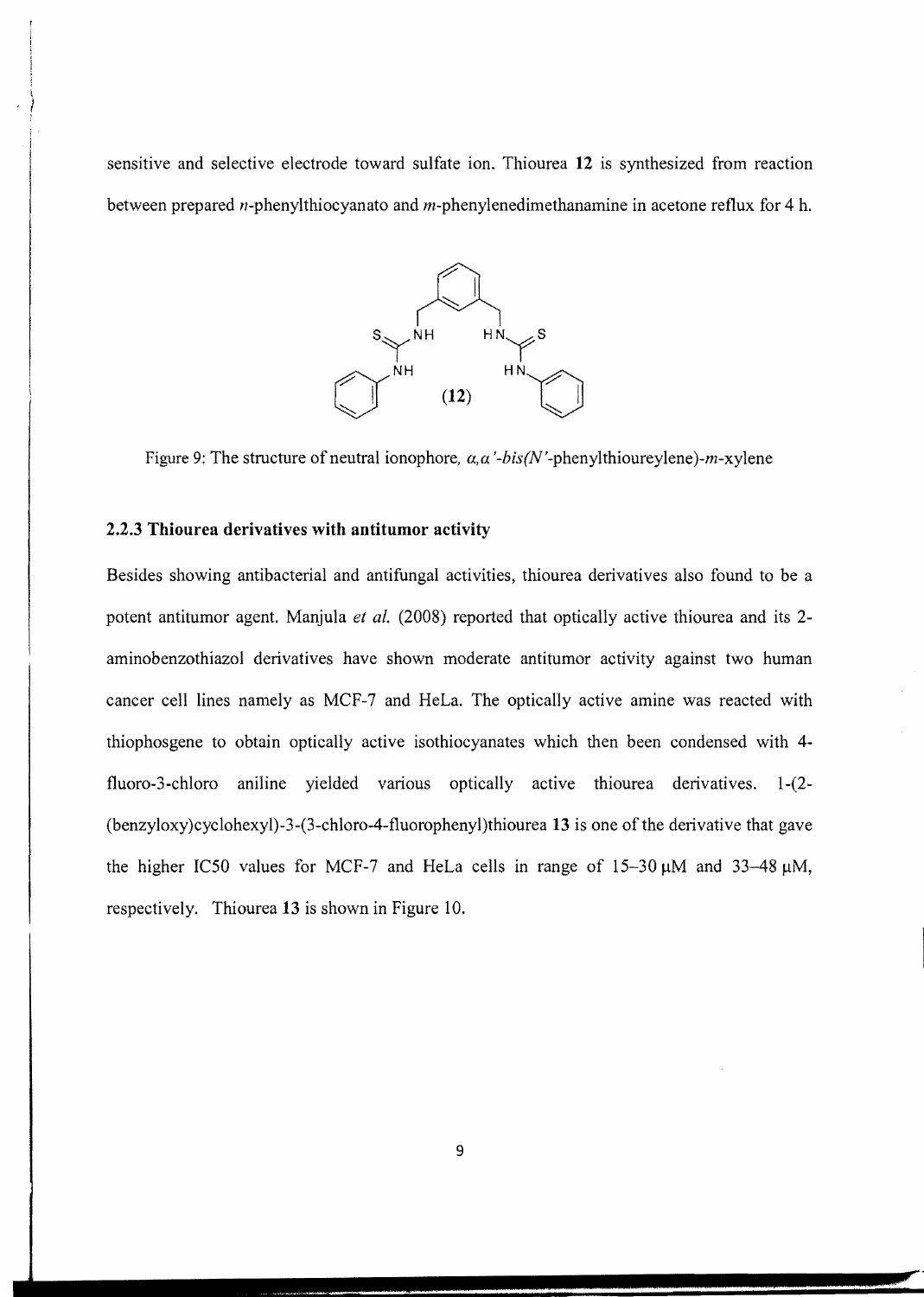

Figure 10: The structure of 1-(2-(benzyloxy)cyclohexyl)-3-(3-chloro-4-fluorophenyl)thiourea

Complexes of thiourea derivatives have also show antitumor activity. Rauf *et al.* (2009) has synthesized complexes of copper(I) with  $N$ , $N$ -disubtituted thioureas for antitumor behavior against human cell lines such as carcinomas A498 (Renal), EVSA-T (Breast), H226 (Lung), IGROV (Ovarian), M19 (Melanoma-Skin), MCF-7 (Breast) and WIDR (Colon). The complexes are reported to exhibit a moderate cytotoxic activity against all the cancer cell lines used. As shown in Figure 11, [CuCl(1-Phenyl-3-benzoylthiourea)3] **14** is one of N,N'-disubtituted thiourea complexe that reported to give good antitumor activity. The result is due to directional migration of endothelial cell in angiogenesis by stimulation of copper(II) atom. The antitumor activity for ligand for the complexes is not reported.



Figure 11: Complex of copper(I) with N,N'-disubtituted thiourea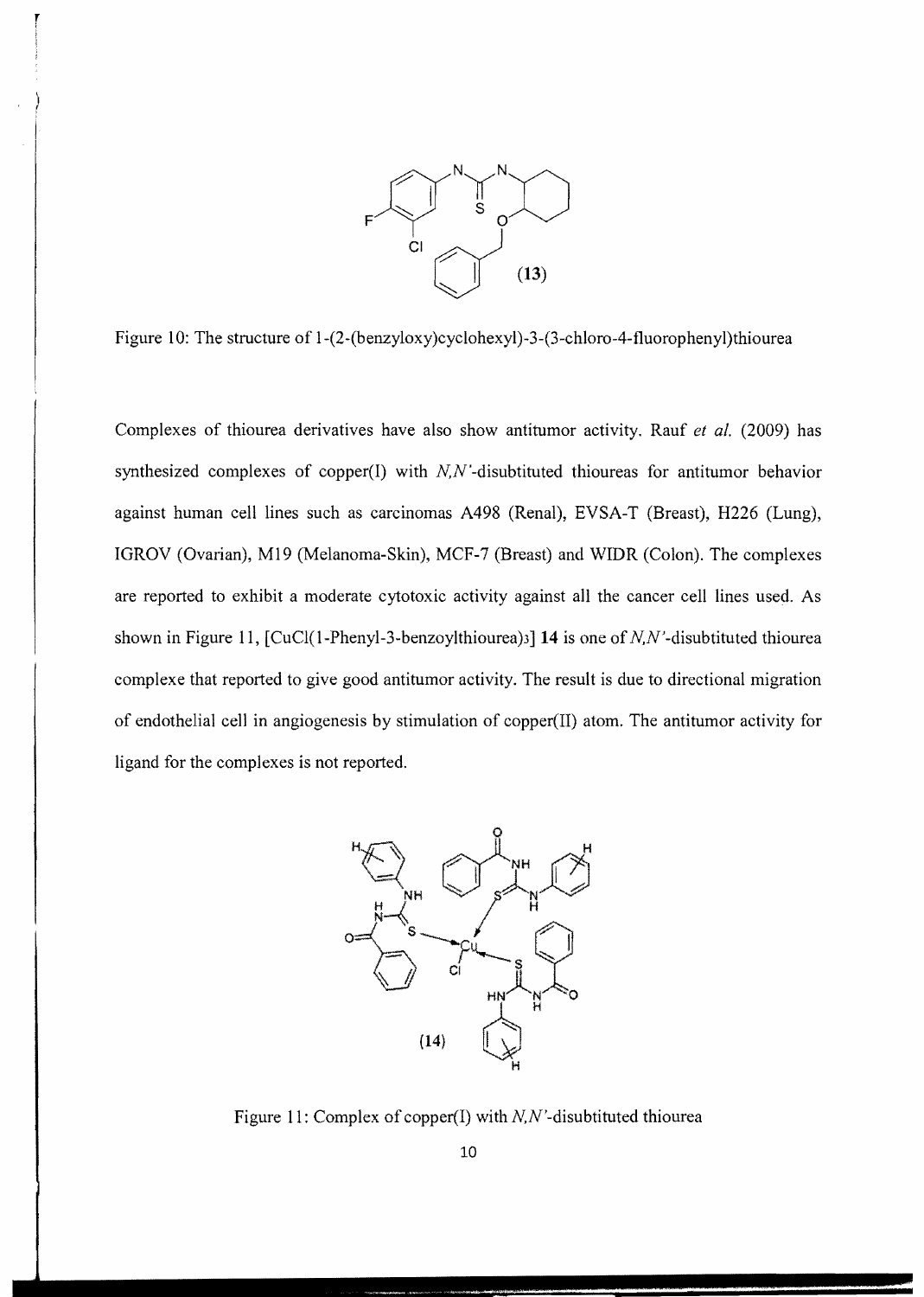#### **2.2.4 Thiourea derivatives with antiviral activity.**

In 2008, Kucukguzel *et al.* (2008) has synthesized novel thiourea derivatives which analyzed on antiviral activity. A bis thiourea derivative, 1-[4-[(4-allyl-5-thioxo-lH-l,2,4-triazol-3 yl)methoxy]phenyl]-3-phenyl-thiourea **15** is reported as the most active derivatives against Coxsackie virus B4 and thymidine kinase positive Varicella-zoster virus. The compound **15** was obtained from reaction of 5-[(4-aminophenoxy) methyl]-4-alkyllaryl-2,4-dihydro-3H-l,2,4 triazo1e 3-thiones and benzoyl thiocyanate under acetone reflux. The good antiviral activity was resulted by the presence of allyl group at N-4 of the triazole ring and a phenyl moiety at terminal nitrogen of thiourea in the compound **15.** 



Figure 12: The preparation of 1-[4-[(4-allyl-5-thioxo-1H-1,2,4-triazol-3-yl)methoxy]phenyl]-3phenyl-thiourea

# **2.2.5 Thiourea derivatives with anticancer activity**

Sharma *et al.* (2010) has synthesized bis thiourea derivatives that shown good anticancer activity. The synthesized  $1-(2,2-\text{dipheny}let\text{hyl})-3-[3-(7-1-2\cdot2-\text{dipheny}let\text{hylcarbamo})]$ thioylamino)propylamino]heptylamino}propyl]thiourea **16** has been reported to induce increases in methylation at the histone 3 lysine 4 (H3K4) chromatin mark, a specific target of lysinespecific demethylase , in Calu-6 lung carcinoma cells. Lysine-specific demethylase is the enzyme that can control gene overexpression which can contribute to development of cancer. The compound **16** was prepared by the reaction between prepared *N,N'-bis(3* aminopropyl)heptane-1,7-diamine and [isothiocyanato(phenyl)methyl]benzene.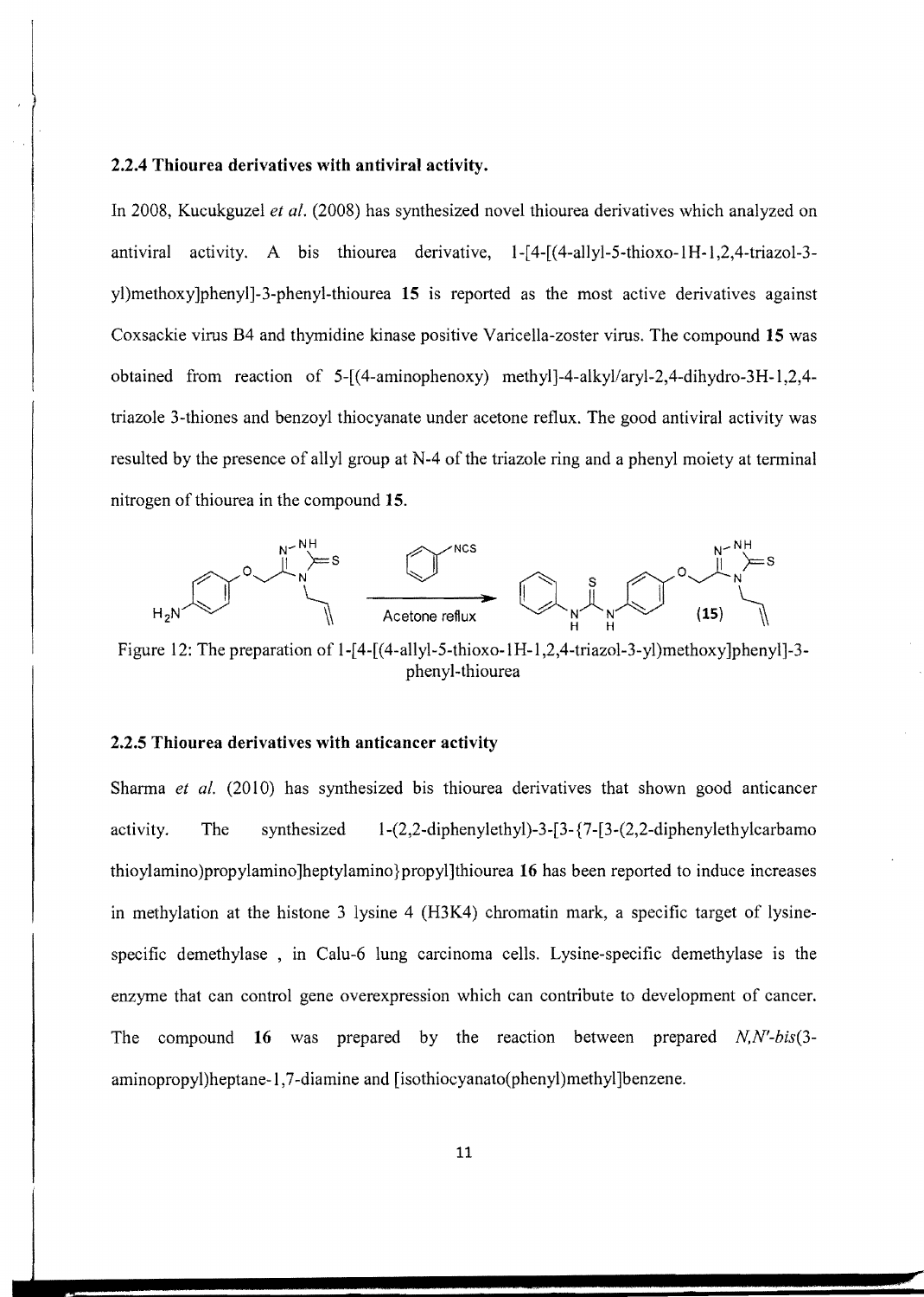

Figure 13: Bis thiourea derivatives with anticancer activity

 $\epsilon$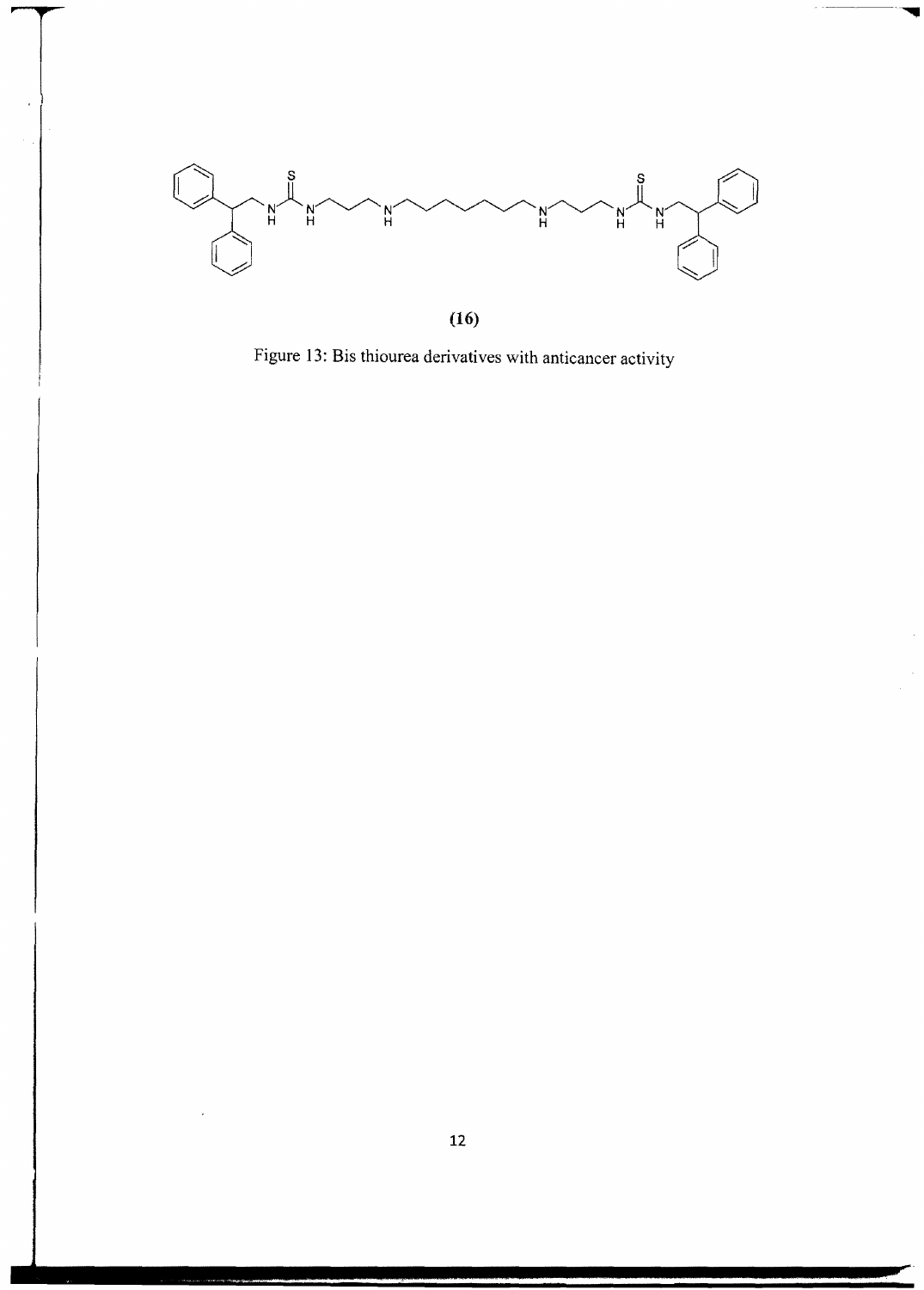#### **Chapter 3**

#### **Materials and Methods**

#### **3.1. Materials**

Isophthaloyl dichloride, potassium thiocyanate, glycine, *beta-alanine,* L-alanine, L-phenylalanine and aniline were purchased from Merck and used without purification. Acetone was distilled over magnesium sulfate anhydrous. All other reagents and solvent were used as received.

#### **3.2 Measurement**

The synthesized compounds were characterized usmg Perkin Elmer Spectra OX Fourier Transform Spectrometer (FTIR) with pure KBr disc. <sup>1</sup>H NMR and <sup>13</sup>C NMR spectra were recorded using Joel spectrometer at 500 MHz. Perkin Elemer. Melting points were recorded using on Stuart SMP3 and uncorrected.

#### **3.3 Methodology**

#### **3.3.1General procedure for the synthesis of his thiourea derivatives.**

Isophthaloyl dichlorid in dry acetone was added drop wise to a suspension of potassium thiocyanate in dry acetone. The mixture was stirred for 1 h at room temperature. The white potassium chloride (Kel) was filtered. Amino acid in dry acetone was added into the filtrate and the resulting mixture was heated at 50  $^{\circ}$ C under reflux condition for 7 h. The mixture was cooled to room temperature and filtered. The filtrate was poured into a beaker with ice to fonn solid. The solid product was washed with ethanol and purified by recrystallization from an ethanol acetonitrile  $(1:1)$  mixture.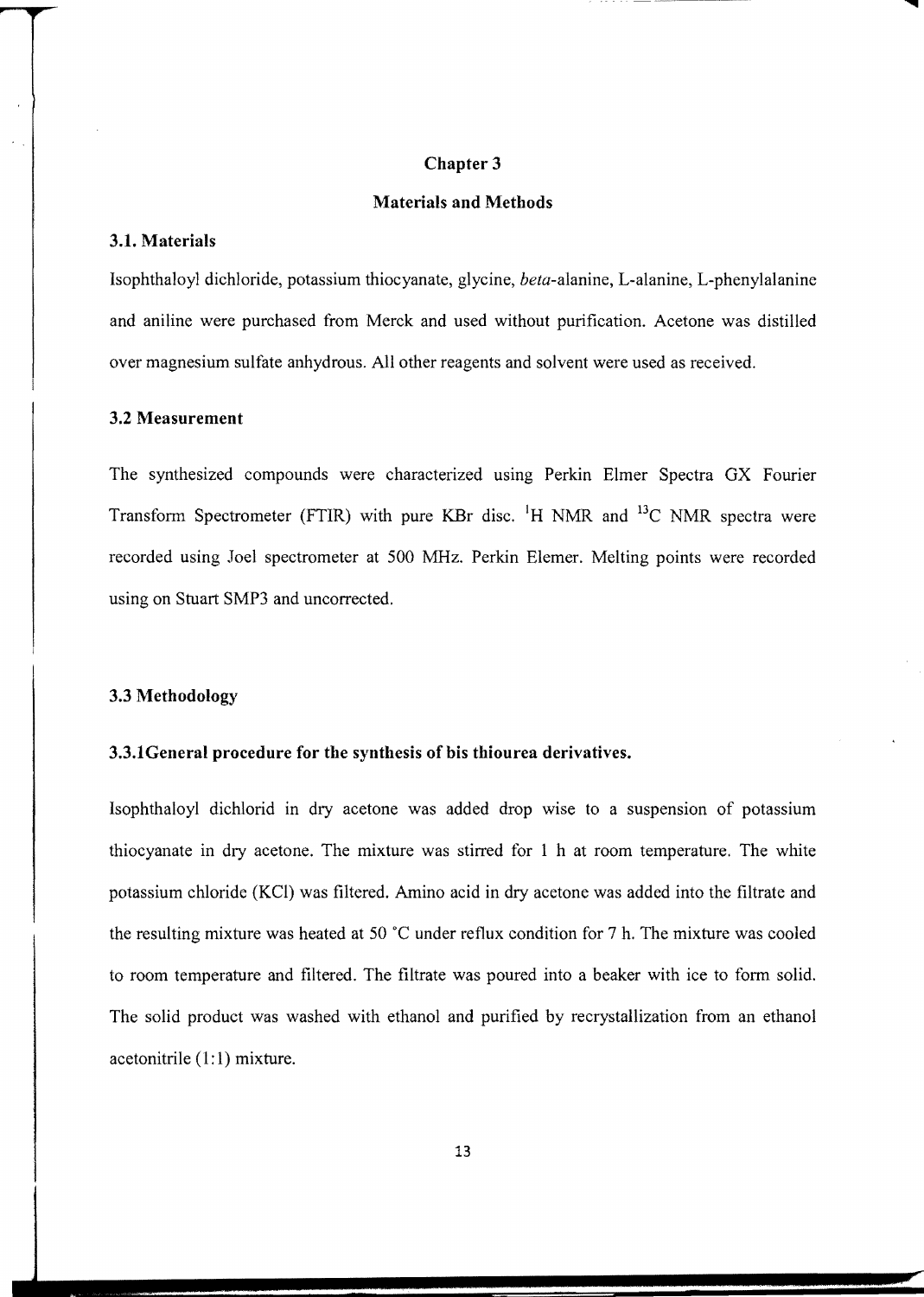3.3.2 Synthesis of 2-[[3-( carboxymethylcarbamothioylcarbamoyl) benzoyl]

carbamothioylamino] acetic acid (18)



Isophthaloyl dichloride (0.203 g, 1 mmol) in 15 mL of dry acetone was added drop wise to a suspension of potassium thiocyanate (0.194 g, 2 mmol) in of dry acetone (15 mL). The mixture was stirred for I h at room temperature and KCI was filtered. Glycine (0.150 g, 2 mmol) in dry acetone (15 mL) was added into the filtered solution and resulting mixture was heated at 50 ·C under reflux condition for 7 h. The mixture was cooled to room temperature and filtered. The filtrate was poured into a beaker with ice to form solid. The crude was recrystallized in EtOH : CH<sub>3</sub>CN to get (1 : 1) to get compound 18 (0.27 g, 73%) as a yellowish solid, m.p: 226-227 °C;  $v_{\text{max}}$  (nujol mull/ cm<sup>-1</sup>) 3233, 2922, 1729,1679, 1602, 1557, 1231.  $\delta_H$  (500 MHz, DMSO-D6) 4.23 (4H, d, 2xCH2), 7.69 (lH, t, Ar-H), 8.14 (2H, d, Ar-H), 8.47 (lH, s, Ar-H), 11.10 (2H, t, 2xNH), 11.40 (2H, s, 2xNH).  $\delta_C$ (500 MHz, DMSO-D6) 47.82, 128.46, 129.06, 131.95, 133.000, 166.97, 169.47, 179.75.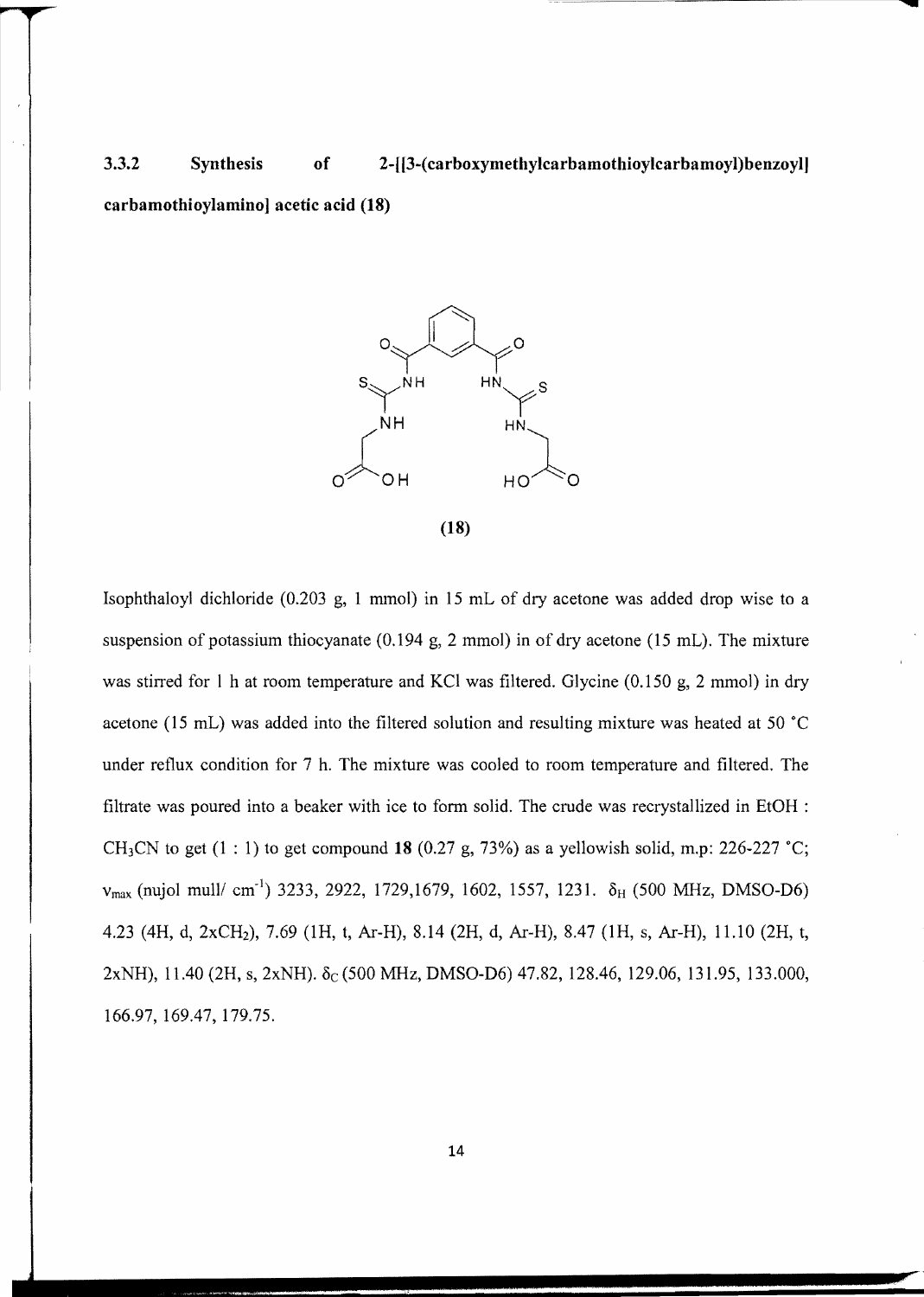**3.3.3 Synthesis of 3-[[3-(2-carboxyethylcarbamothioylcarbamoyl)benzoyIJcarbamo thioylamino]propanoic acid (19)** 



Isophthaloyl dichloride (0.203 g, 1 mmol) **in** 15 mL of dry acetone was added drop wise to a suspension of potassium thiocyanate (0.194 g, 2 mmol) in 15 mL of dry acetone. The mixture was stirred for 1 h at room temperature. The white precipitate (KCI) was filtered. *Beta-alanine*  (0.178 g, 2 mmol) in dry acetone (15 mL) was added into the filtered solution and resulting mixture was heated at 50 ·C under reflux condition for 12 h. The mixture was cooled to room temperature and filtered. The filtrate was poured into a beaker with ice to form solid. The crude was recrystallized in EtOH : CH3CN to get (1 : 1) to get compound **19** (0.18 g, 67%) as a white solid, m.p: 219.1-220.2 °C;  $v_{max}$  (nujol mull/ cm<sup>-1</sup>) 3082, 2666, 2553, 1691, 1611, 1580, 1520, 1281:  $\delta_H$  (500 MHz, DMSO-D6) 2.66 (4H, t, 2xCH<sub>2</sub>), 3.84 (4H, q, 2xCH<sub>2</sub>), 7.63(1H, t, Ar-H), 8.15 (2H, d, Ar-H), 8.48 (1H, s, Ar-H), 11.01 (2H, t, 2xNH), 11.33 (2H, s, 2xNH).  $\delta_c$  (500 MHz, DMSO-D6) 30.15, 32.50, 128.42, 129.00, 131.89, 132.94, 166.94, 173.15, 179.77. I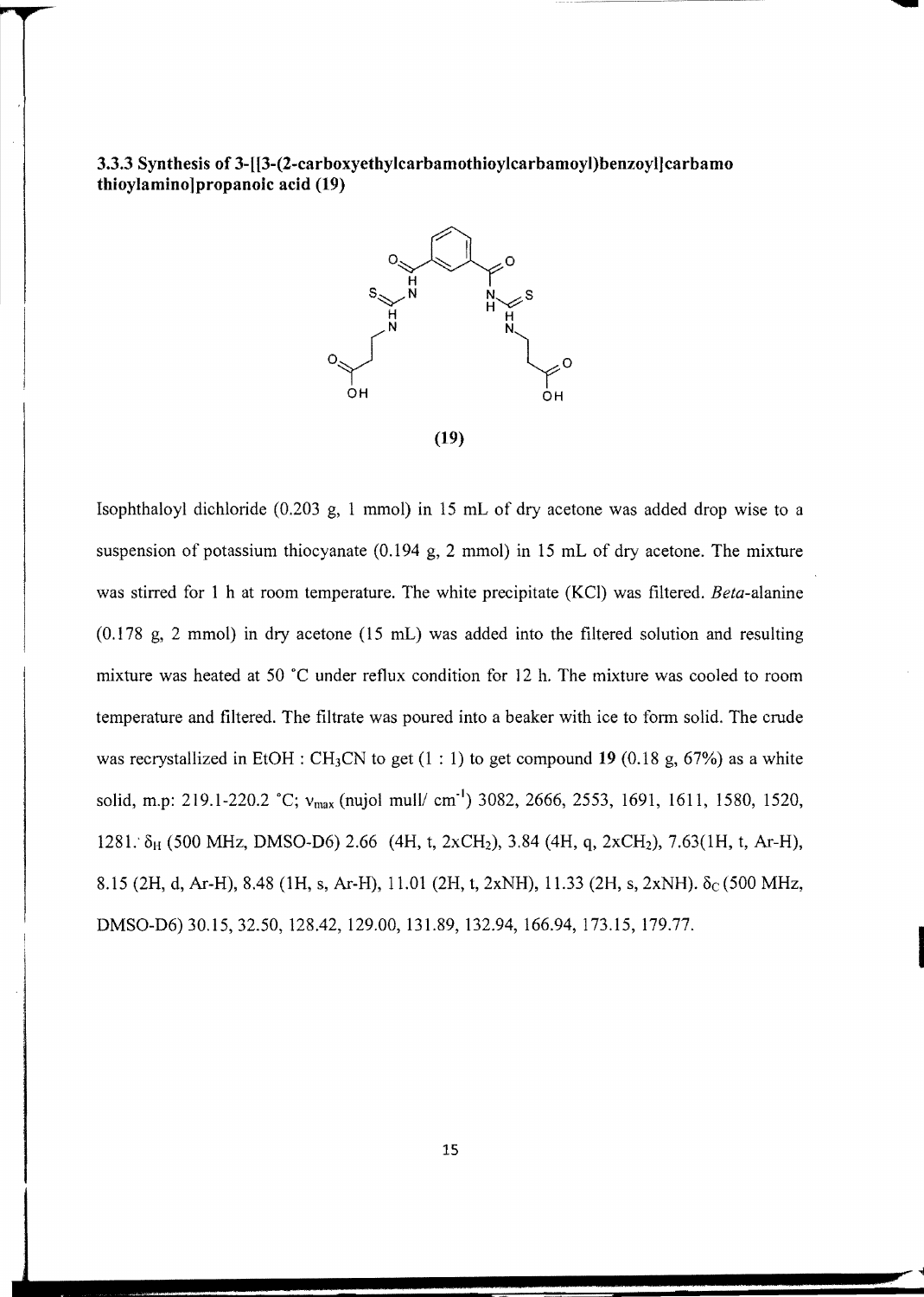**3.3.4 Synthesis of 2-[[3-[(2-hydroxy-l-methyl-2-oxo-ethyl) carbamothioylcarbamoyl] benzoyl]carbamothioylamino]propanoic acid (20)** 





Isophthaloyl dichloride (0.203 g, 1 mmol) in 15 mL of dry acetone was added drop wise to a suspension of potassium thiocyanate  $(0.194 \text{ g}, 2 \text{ mmol})$  in dry acetone  $(15 \text{ mL})$ . The mixture was stirred for 1 h at room temperature and KCI was filtered. L-alanine (0.178 g, 2 mmol) in dry acetone (15 mL) was added into the filtered solution and resulting mixture was heated at 50 °C under reflux condition for 7 h. The mixture was cooled to room temperature and filtered. The filtrate was poured into a beaker with ice to form solid. The crude was recrystallized in EtOH : CH<sub>3</sub>CN to get (1 : 1) to get compound 20 (0.28 g, 70%) as a white solid, m.p: 207-208  $^{\circ}$ C,  $v_{\text{max}}$ (nujol mull/ cm<sup>-1</sup>) 3365, 3225, 3096, 2992, 1730, 1693, 1600, 1514, 1220.  $\delta_H$  (500 MHz, DMSO-D6) 1.51 (6H, d, 2xCH3), 4.85 (2H, m, 2xCH), 7.69 (lH, t, Ar-H), 8.14 (2H, d, Ar-H), 8.49 (lH, s, Ar-H), 11.26 (2H, d, 2xNH), 11.49 (2H, s, 2xNH). δ<sub>C</sub> (500 MHz, DMSO-D6) 17.15, 53.20, 128.67,129.08,131.80, l33.12, 167.43,172.82,179.57.